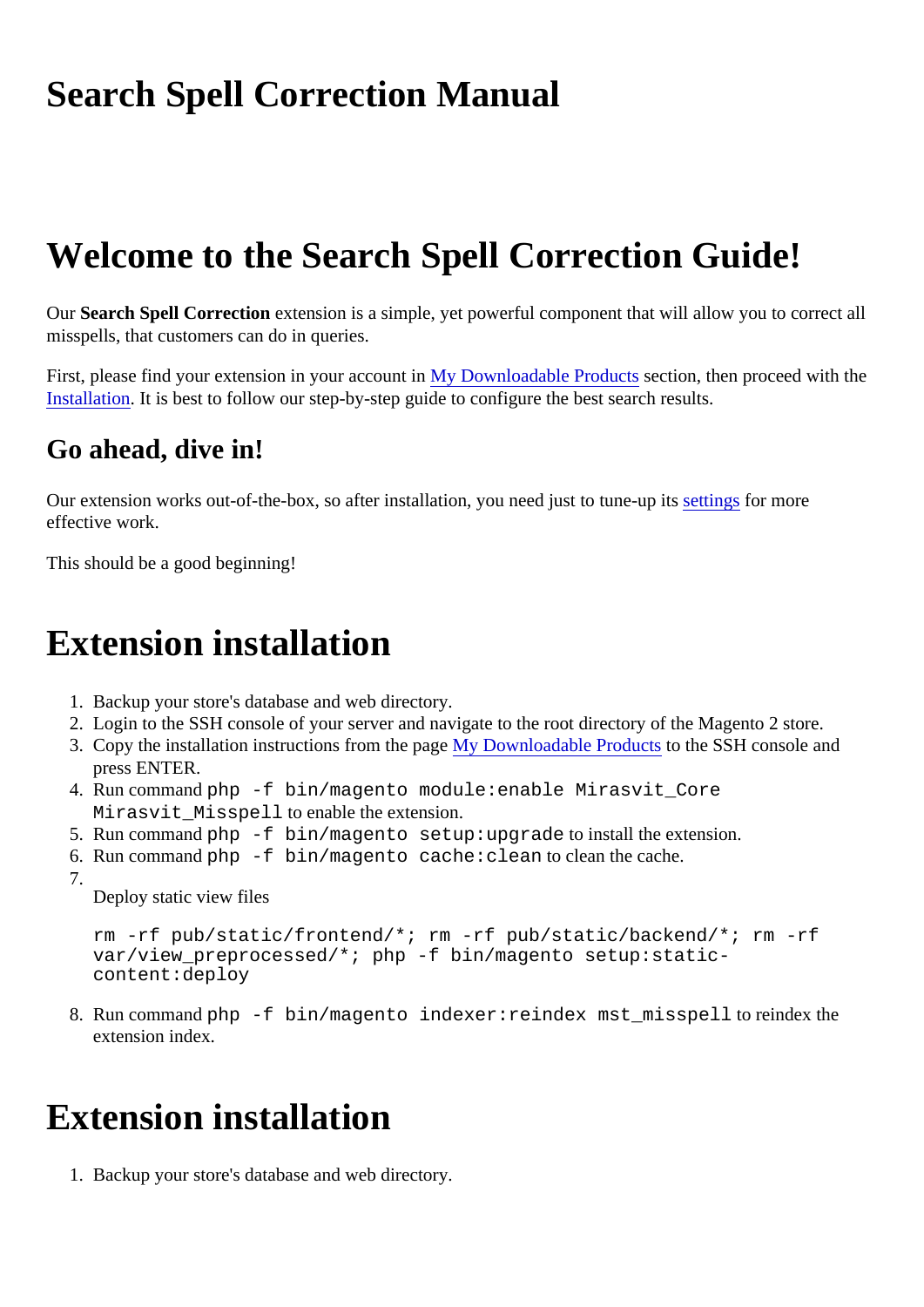- <span id="page-1-0"></span>2. Login to the SSH console of your server and navigate to the root directory of the Magento 2 store.
- 3. Copy the installation instructions from the page Downloadable Products the SSH console and press ENTER.
- 4. Run commanothp -f bin/magento module: enable Mirasvit Core Mirasvit Misspell to enable the extension.
- 5. Run commanoth p-f bin/magento setup:upgrade to install the extension.

6. Run comman $\phi$ hp -f bin/magento cache: clean to clean the cache.

7. Deploy static view files

> rm -rf pub/static/frontend/\*; rm -rf pub/static/backend/\*; rm -rf var/view\_preprocessed/\*; php -f bin/magento setup:staticcontent:deploy

8. Run commano hp -f bin/magento indexer: reindex mst\_misspell to reindex the extension index.

# Configure Search Spell Correction

All configuration options are located Store -> Configuration -> Mirasvit Extensions -> Search Spell Correction section.

There are only two options for now. In both, our extension analyzes a customer's request and tries to find products whose names are most close to the original request.

Enable spell correction- enables automatic spelling correction.

#### Example

Let's assume that your store has misung products in the catalog.

When customer accidentally misspellamsang phone, default Magento search will return nothing, since you have no such a product.

But with this option enabled, the customer will be notified about potential misspelling and will see the results for the corrected search phrase sum phone.

Enable fallback search- enables searching for partial request satisfaction, when there are no results for the original request.

Example

Let's assume that customer puts a phred samsung phone to the search, but you have only samsung phone product.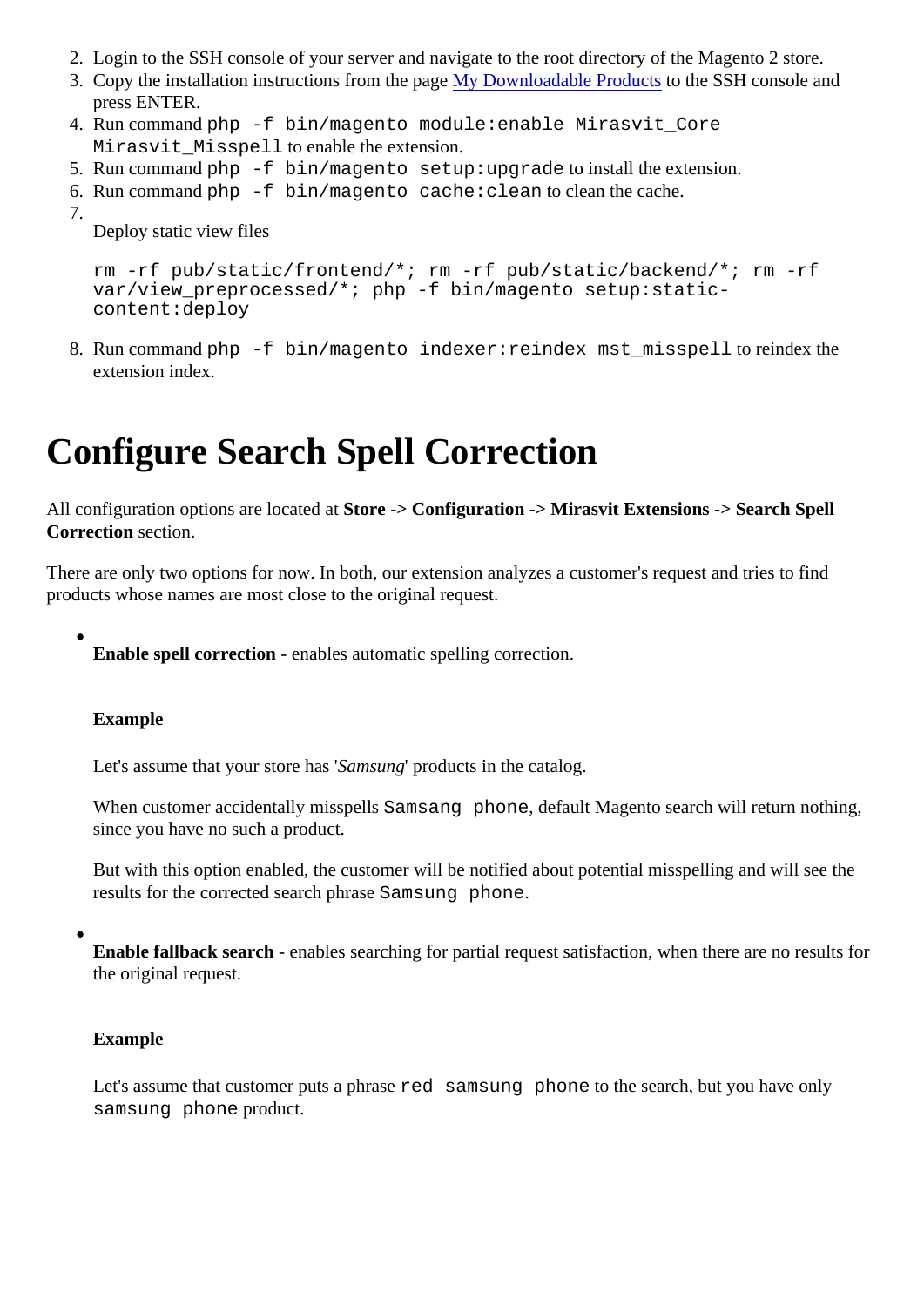If the store has no such a product, the default Magento search also will return nothing.

But with this option enabled, the customer will be notified about the error, and will receive results by the correct search phrase samsung phone.

# **Upgrade the Extension**

To upgrade the extension, follow these steps:

- 1. Backup your store's database and web directory.
- 2. Login to the SSH console of your server and navigate to the root directory of the Magento 2 store.
- 3. Run command composer require mirasvit/module-misspell:\* --update-withdependencies to update current extension with all dependencies.

#### **Note**

In some cases, the command above is not applicable, or it's not possible to update just the current module, or you need to upgrade all Mirasvit modules in a bundle. In this case, the command above will have no effect.

Run instead composer update mirasvit/\* command. It will update all Mirasvit modules installed in your store.

- 4. Run command php -f bin/magento setup:upgrade to install the updates.
- 5. Run command php -f bin/magento cache:clean to the clean cache.
- 6.

Deploy static view files

```
rm -rf pub/static/frontend/*; rm -rf pub/static/backend/*; rm -rf 
var/view_preprocessed/*; php -f bin/magento setup:static-
content:deploy
```
# **Disabling the Extension**

# **Temporarily Disable**

To temporarily disable the extension please follow these steps:

- 1. Login to the SSH console on your server and navigate to the root directory of the Magento 2 store.
- 2. Run command php -f bin/magento module:disable Mirasvit\_Misspell to disable the extension.
- 3. Log in to the Magento backend and refresh the store cache (if enabled).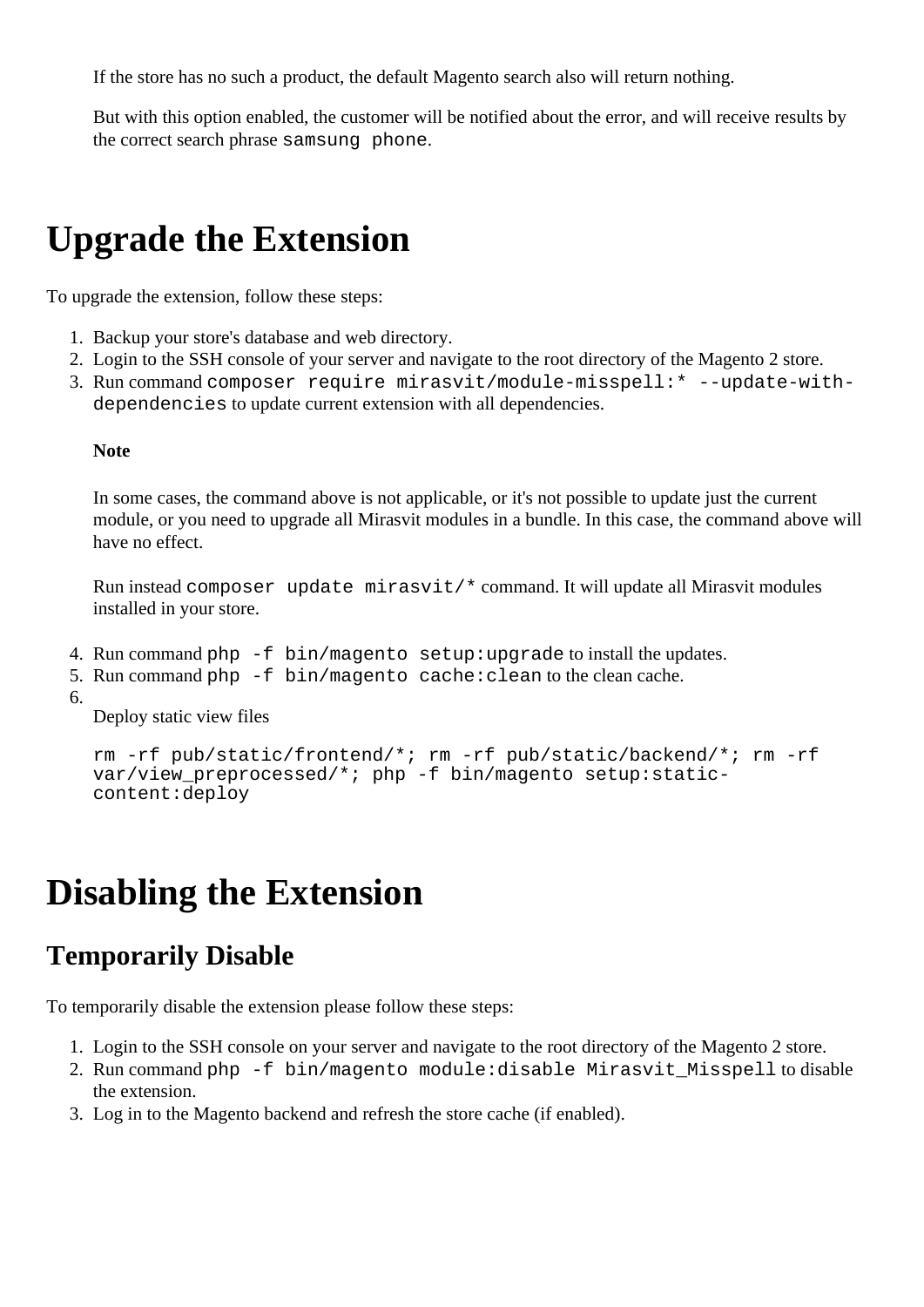# **Remove the Extension**

To uninstall the extension, please follow these steps:

- 1. Login to the SSH console of your server and navigate to the root directory of the Magento 2 store.
- 2. Run command composer remove mirasvit/module-misspell to remove the extension.
- 3. Run command php -f bin/magento setup:upgrade.
- 4.

Completely clear the store cache.

Go to **System > Cache Management**. Click the button **Flush Magento Cache**. *If you want to clear the cache manually, remove the folder* var/cache *on the server.*

# **Change Log**

# **1.0.40**

*(2021-12-14)*

#### **Fixed**

wrong event blocking advanced search

# **1.0.39**

*(2021-06-30)*

#### **Improvements**

- Wrong store url in autocomplete results
- Misspell corrects second search attempt
- Fallback run out of memory

# **1.0.38**

*(2020-10-15)*

#### **Improvements**

• Misspelling corrections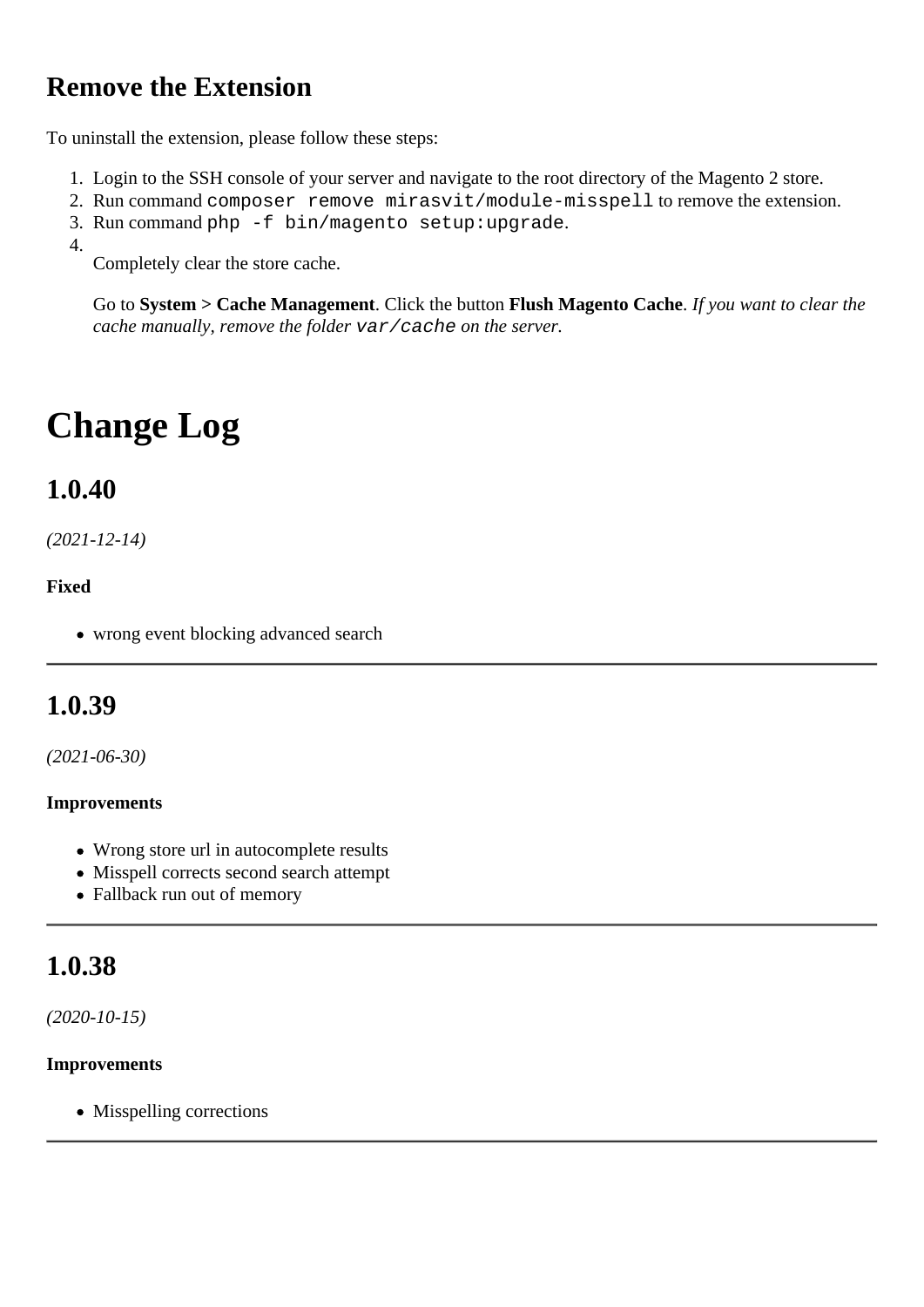# **1.0.37**

#### *(2020-07-28)*

#### **Improvements**

- added comment for incompatibility with Fast Mode Autocomplete
- Speedup spell correction

#### **Fixed**

- misspell run on every new query
- improve misspell results
- fallback functionality improvements

### **1.0.36**

#### *(2020-03-16)*

• Code refactoring

# **1.0.35**

*(2020-01-24)*

#### **Improvements**

• Improve perfomance with InnoDB tables

# **1.0.34**

*(2019-10-08)*

#### **Fixed**

- Misspell split functionality
- Set misspell tables to MyISAM engine

# **1.0.33**

*(2019-09-18)*

#### **Fixed**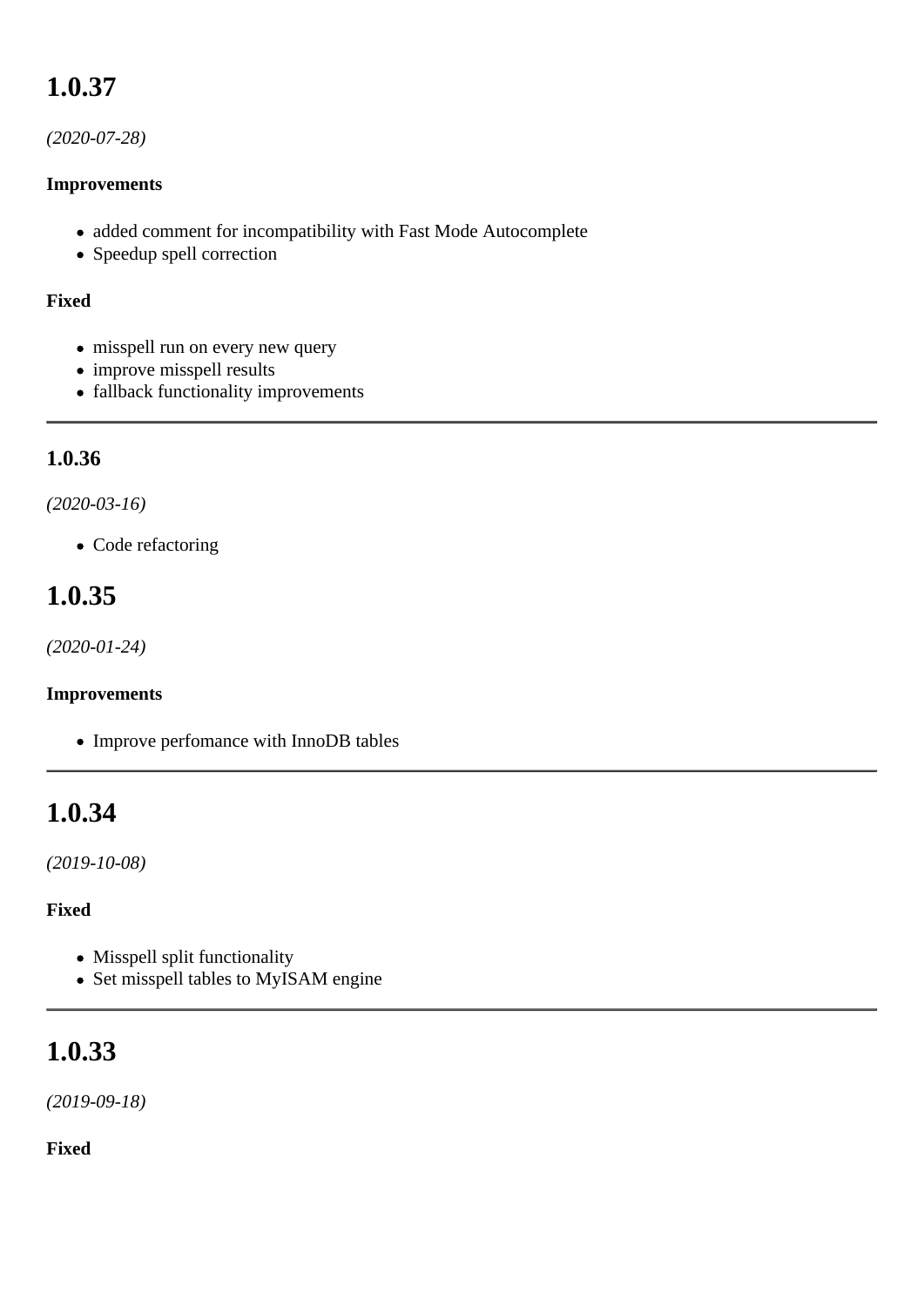• Spell correction don't return suggested result

# **1.0.32**

*(2019-08-13)*

#### **Fixed**

• Marketplace compatibility

# **1.0.31**

*(2019-05-27)*

### **Fixed**

Generators cannot return values using "return"

# **1.0.29**

*(2019-02-12)*

### **Fixed**

Allowed memory size error

# **1.0.28**

*(2018-11-29)*

### **Fixed**

• Compatibility with Magento 2.3

# **1.0.27**

*(2018-10-01)*

### **Fixed**

• ECHO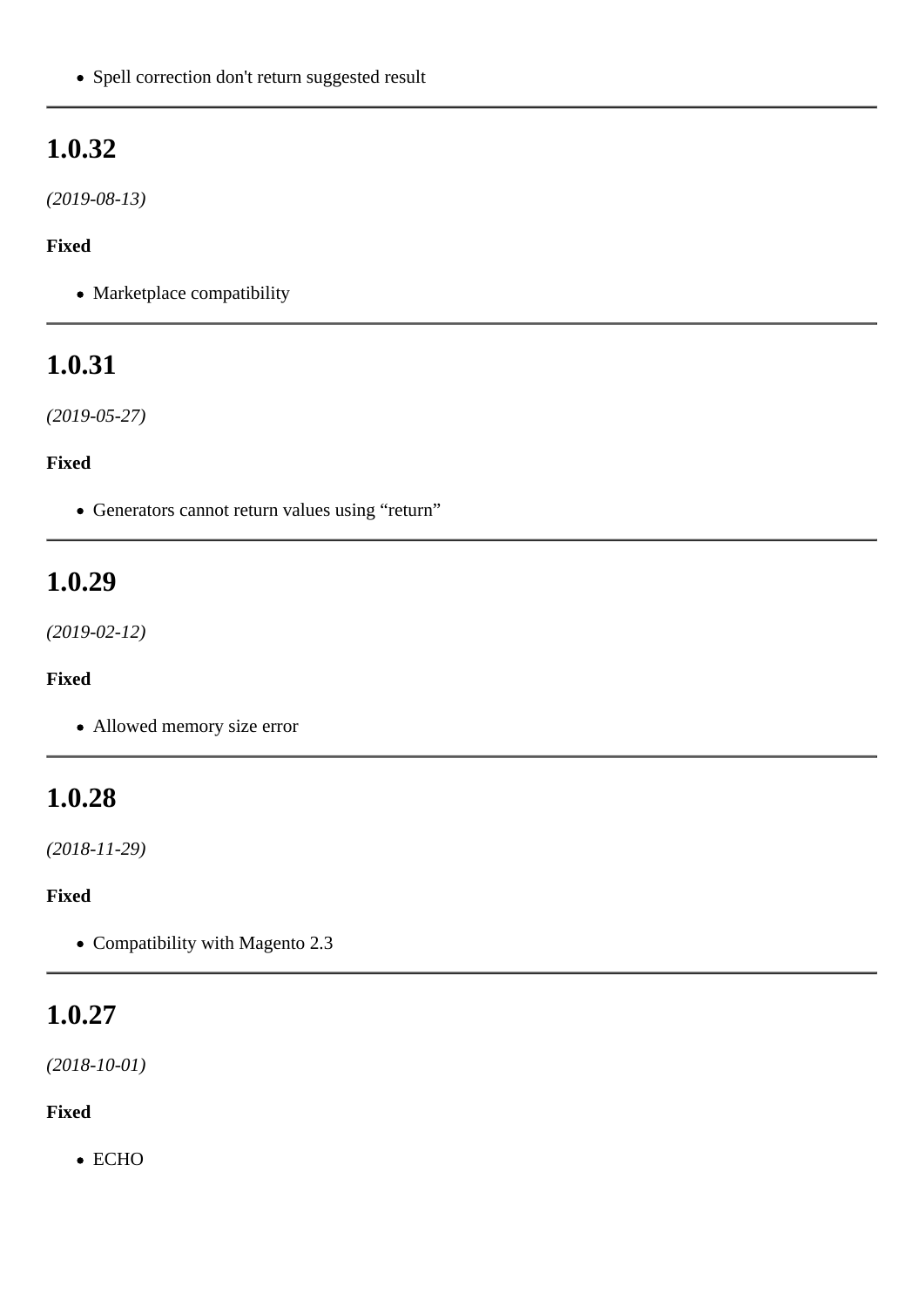# **1.0.26**

*(2018-09-19)*

#### **Fixed**

• Issue with first suggesting in some cases

# **1.0.24**

*(2018-05-31)*

#### **Fixed**

• Issue with indexation cyrilic terms

## **1.0.23**

### *(2018-04-11)*

#### **Fixed**

• Issue with error 22003

# **1.0.22**

*(2017-12-25)*

#### **Improvements**

- Integrated with Search Autocomplete
- Added Reindex validator

### **1.0.21**

*(2017-12-13)*

#### **Improvements**

Fallback search logic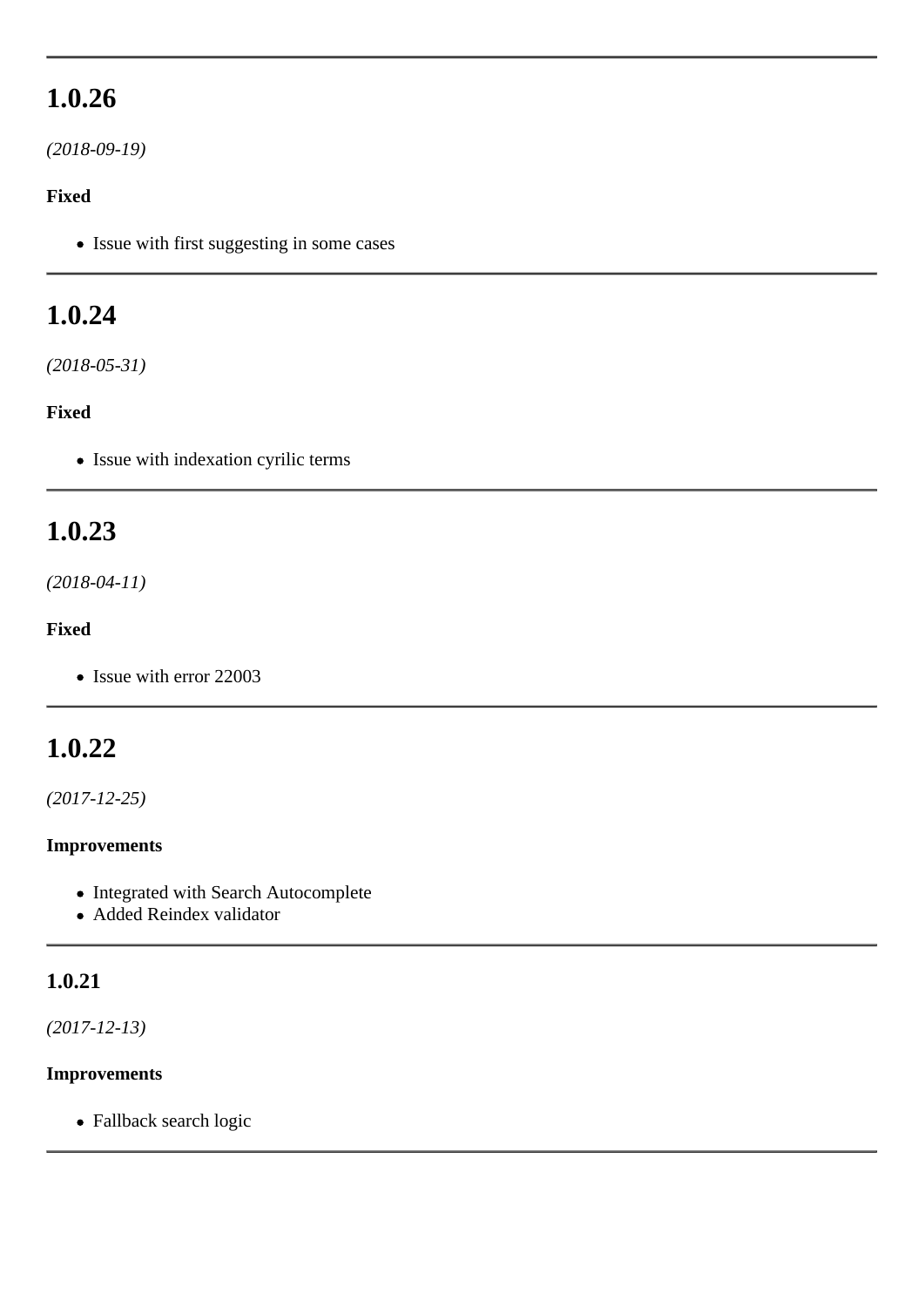## **1.0.20**

*(2017-11-17)*

#### **Fixed**

• Issue with \_cl table

## **1.0.19**

*(2017-10-26)*

#### **Fixed**

Possible issue with null values during indexation

### **1.0.18**

#### *(2017-09-28)*

#### **Fixed**

• Issue with calculation number of results for suggested search phrase

### **1.0.17**

#### *(2017-09-26)*

#### **Fixed**

- $\bullet$  M2.2
- Issue with highlighting

## **1.0.16**

#### *(2017-08-09)*

#### **Fixed**

• Issue with check zero result

## **1.0.15**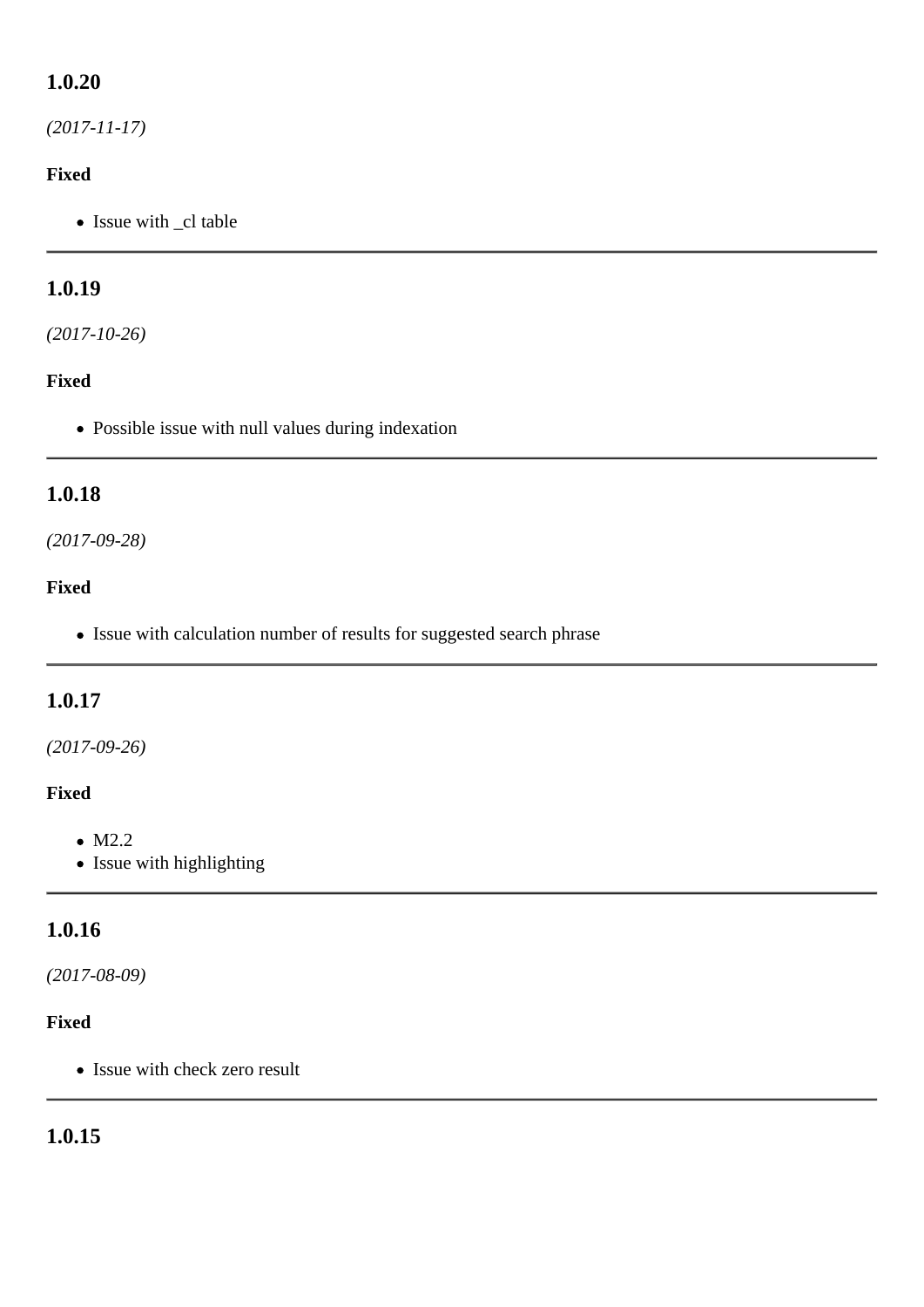#### **Fixed**

• Issue with Changelog changes

## **1.0.14**

*(2017-07-10)*

#### **Improvements**

Fallback search logic

### **1.0.13**

*(2017-06-20)*

#### **Fixed**

Compatibility issue with Amasty Shopby

### **1.0.12**

*(2017-05-10)*

#### **Improvements**

Remove spell correction index if it disabled

### **1.0.11**

*(2017-04-11)*

### **Improvements**

• Switched to API interfaces

### **1.0.10**

*(2017-02-20)*

#### **Improvements**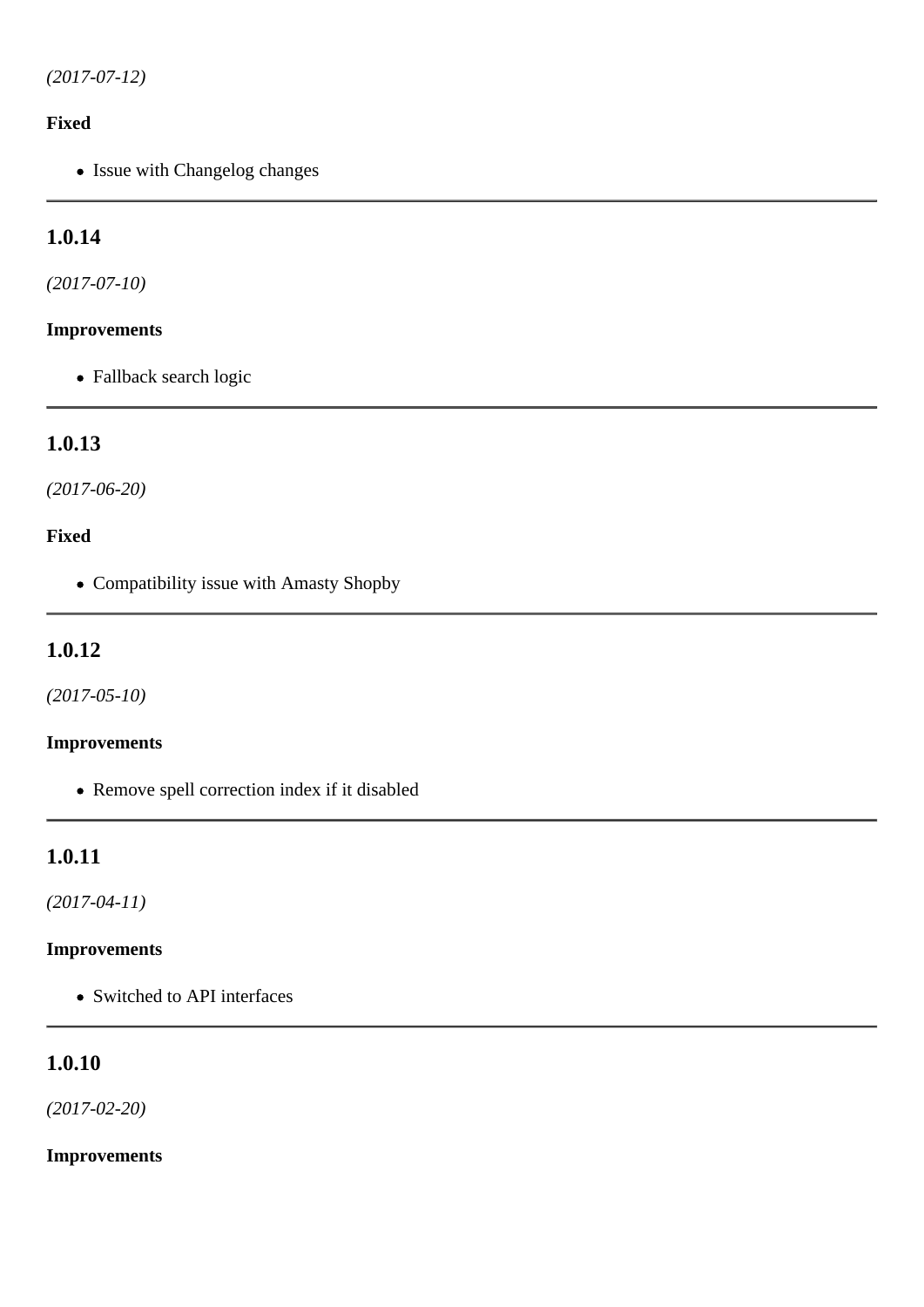• Changed all string fuctions to mb\_\*

#### **1.0.9**

*(2017-02-03)*

#### **Improvements**

Added Recurring setup script for check fulltext indices

#### **1.0.8**

*(2016-11-21)*

#### **Improvements**

• Compatibility with M 2.2.0

#### **1.0.7**

*(2016-06-24)*

#### **Fixed**

• Compatibility with Magento 2.1

#### **1.0.6**

*(2016-06-16)*

#### **Fixed**

Fixed an issue with changing index mode for misspell index

### **1.0.5**

*(2016-04-27)*

#### **Improvements**

- Improved extension performance
- $\bullet$  i18n